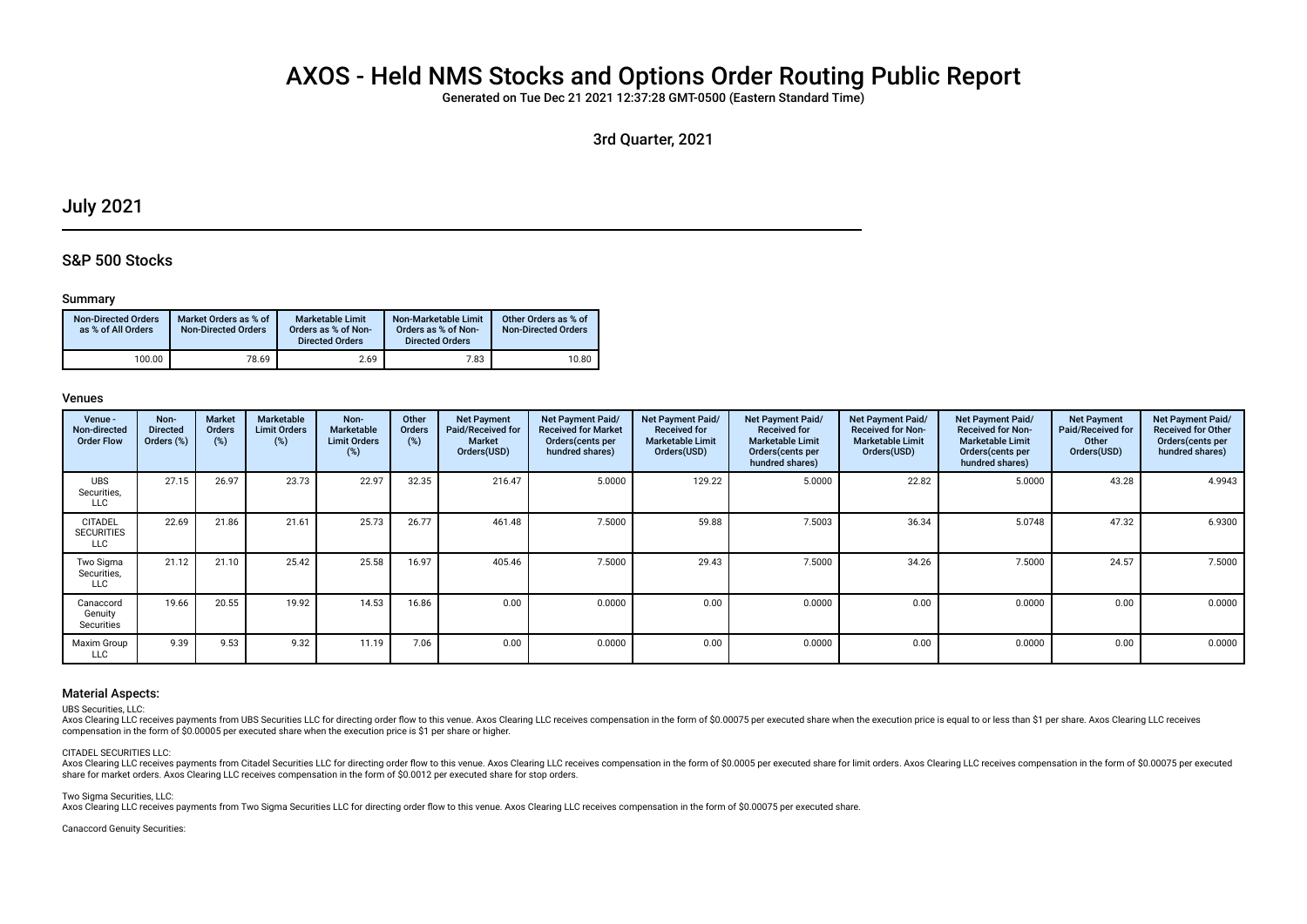Axos Clearing LLC receives payments from Canaccord Genuity Securities for directing order flow to this venue. Axos Clearing LLC receives compensation in the form of \$0.0007 per executed share when the execution price is \$1 compensation for executed shares when the execution price is less than \$1 per share.

#### Maxim Group LLC:

Axos Clearing LLC does not receive any payments from Maxim Group LLC for directing order fow to this venue.

# July 2021

# Non-S&P 500 Stocks

### Summary

| <b>Non-Directed Orders</b><br>as % of All Orders | Market Orders as % of<br><b>Non-Directed Orders</b> | <b>Marketable Limit</b><br>Orders as % of Non-<br><b>Directed Orders</b> | Non-Marketable Limit<br>Orders as % of Non-<br><b>Directed Orders</b> | Other Orders as % of<br><b>Non-Directed Orders</b> |
|--------------------------------------------------|-----------------------------------------------------|--------------------------------------------------------------------------|-----------------------------------------------------------------------|----------------------------------------------------|
| 99.99                                            | 61.22                                               | 8.16                                                                     | 15.93                                                                 | 14.69                                              |

### Venues

| Venue -<br>Non-directed<br><b>Order Flow</b>      | Non-<br><b>Directed</b><br>Orders (%) | <b>Market</b><br><b>Orders</b><br>(%) | <b>Marketable</b><br><b>Limit Orders</b><br>(%) | Non-<br><b>Marketable</b><br><b>Limit Orders</b><br>(%) | Other<br>Orders<br>$(\%)$ | <b>Net Payment</b><br><b>Paid/Received for</b><br>Market<br>Orders(USD) | <b>Net Payment Paid/</b><br><b>Received for Market</b><br>Orders (cents per<br>hundred shares) | Net Payment Paid/<br><b>Received for</b><br><b>Marketable Limit</b><br>Orders(USD) | Net Payment Paid/<br><b>Received for</b><br><b>Marketable Limit</b><br>Orders (cents per<br>hundred shares) | Net Payment Paid/<br><b>Received for Non-</b><br><b>Marketable Limit</b><br>Orders(USD) | Net Payment Paid/<br><b>Received for Non-</b><br><b>Marketable Limit</b><br>Orders (cents per<br>hundred shares) | <b>Net Payment</b><br>Paid/Received for<br>Other<br>Orders(USD) | Net Payment Paid/<br><b>Received for Other</b><br>Orders (cents per<br>hundred shares) |
|---------------------------------------------------|---------------------------------------|---------------------------------------|-------------------------------------------------|---------------------------------------------------------|---------------------------|-------------------------------------------------------------------------|------------------------------------------------------------------------------------------------|------------------------------------------------------------------------------------|-------------------------------------------------------------------------------------------------------------|-----------------------------------------------------------------------------------------|------------------------------------------------------------------------------------------------------------------|-----------------------------------------------------------------|----------------------------------------------------------------------------------------|
| <b>CITADEL</b><br><b>SECURITIES</b><br><b>LLC</b> | 27.12                                 | 25.36                                 | 26.03                                           | 25.40                                                   | 36.90                     | 3,859.67                                                                | 7.3528                                                                                         | 1,632.64                                                                           | 7.1796                                                                                                      | 820.25                                                                                  | 5.0212                                                                                                           | 577.29                                                          | 2.9096                                                                                 |
| <b>UBS</b><br>Securities,<br><b>LLC</b>           | 25.51                                 | 27.58                                 | 19.88                                           | 19.01                                                   | 27.03                     | 1,526.03                                                                | 4.8144                                                                                         | 1,422.06                                                                           | 4.7695                                                                                                      | 548.04                                                                                  | 4.9213                                                                                                           | 251.20                                                          | 4.5624                                                                                 |
| Canaccord<br>Genuity<br>Securities                | 20.25                                 | 21.16                                 | 19.84                                           | 19.96                                                   | 16.99                     | 0.00                                                                    | 0.0000                                                                                         | 0.00                                                                               | 0.0000                                                                                                      | 0.00                                                                                    | 0.0000                                                                                                           | 0.00                                                            | 0.0000                                                                                 |
| Two Sigma<br>Securities,<br><b>LLC</b>            | 18.10                                 | 18.28                                 | 19.84                                           | 20.93                                                   | 13.31                     | 3,492.65                                                                | 7.3018                                                                                         | 1,358.21                                                                           | 6.9331                                                                                                      | 1,079.84                                                                                | 6.7638                                                                                                           | 392.85                                                          | 7.4291                                                                                 |
| Maxim Group<br><b>LLC</b>                         | 9.03                                  | 7.61                                  | 14.42                                           | 14.70                                                   | 5.77                      | 0.00                                                                    | 0.0000                                                                                         | 0.00                                                                               | 0.0000                                                                                                      | 0.00                                                                                    | 0.0000                                                                                                           | 0.00                                                            | 0.0000                                                                                 |

#### Material Aspects:

CITADEL SECURITIES LLC:

Axos Clearing LLC receives payments from Citadel Securities LLC for directing order flow to this venue. Axos Clearing LLC receives compensation in the form of \$0.25 for each order when the share price is \$0 to \$0.05. Axos each order when the share price is \$0.05 to \$1. Axos Clearing LLC receives compensation in the form of \$1.50 for each order when the share price is greater than \$1.

#### UBS Securities, LLC:

Axos Clearing LLC does not receive any payments from UBS Securities LLC for directing order fow to this venue.

#### Canaccord Genuity Securities:

Axos Clearing LLC receives payments from Canaccord Genuity Securities LLC for directing order flow to this venue. Axos Clearing LLC receives compensation in the form of \$0.40 for each order when the share price is \$0.01 to \$1.00 for each order when the share price is \$1.01 to \$5. Axos Clearing LLC receives \$2.00 for each order when the shares price is greater than \$5. Axos Clearing LLC does not receive compensation when the share price is le

Two Sigma Securities, LLC:

Axos Clearing LLC does not receive any payments from Two Sigma Securities LLC for directing order fow to this venue.

Maxim Group LLC:

Axos Clearing LLC does not receive any payments from Maxim Group LLC for directing order fow to this venue.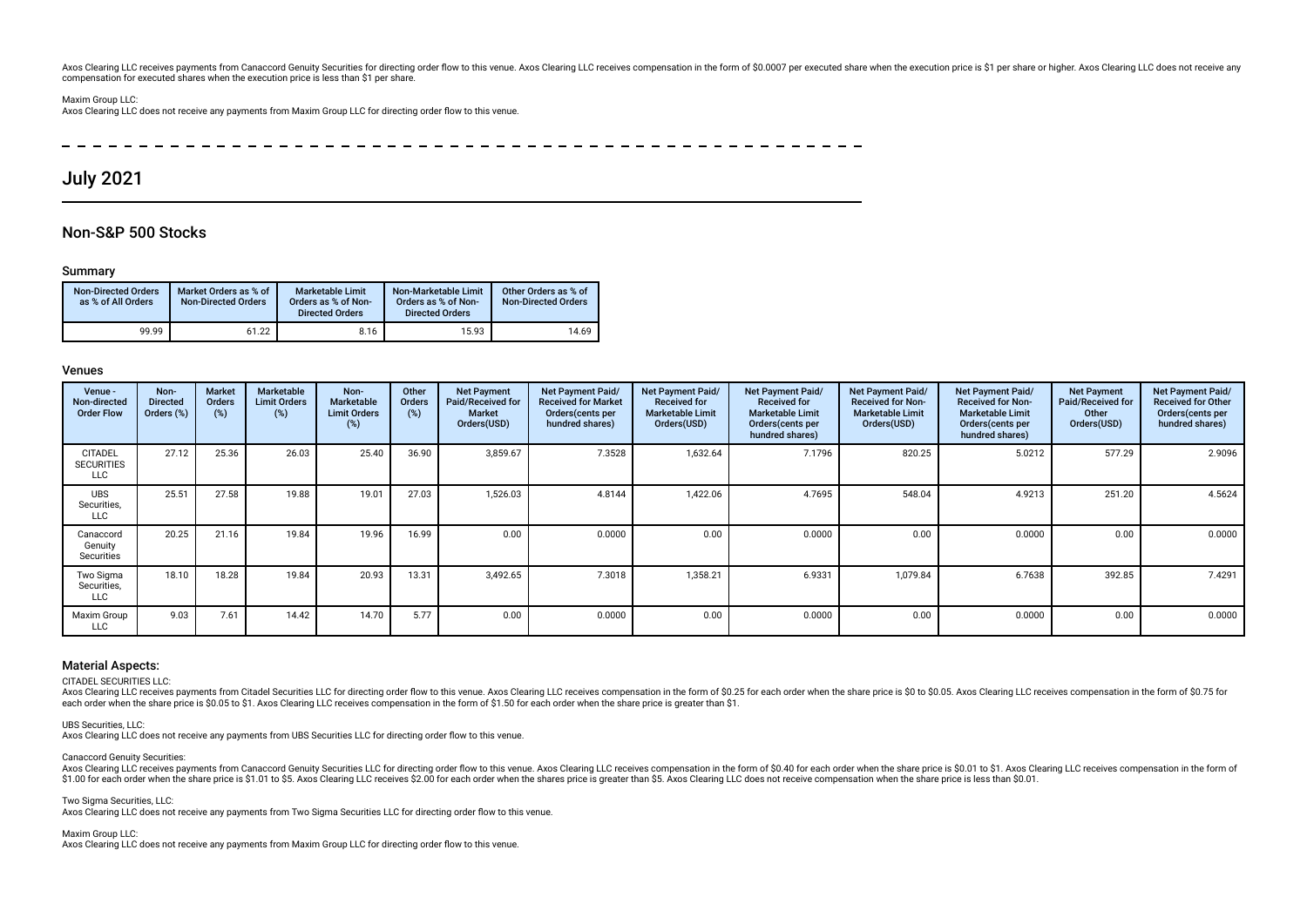# July 2021

# **Options**

# Summary

| <b>Non-Directed Orders</b><br>as % of All Orders | Market Orders as % of<br><b>Non-Directed Orders</b> | <b>Marketable Limit</b><br>Orders as % of Non-<br><b>Directed Orders</b> | Non-Marketable Limit<br>Orders as % of Non-<br><b>Directed Orders</b> | Other Orders as % of<br><b>Non-Directed Orders</b> |
|--------------------------------------------------|-----------------------------------------------------|--------------------------------------------------------------------------|-----------------------------------------------------------------------|----------------------------------------------------|
| 100.00                                           | 19.85                                               | 12.87                                                                    | 65.75                                                                 | 1.53                                               |

#### Venues

| Venue -<br>Non-<br>directed<br><b>Order Flow</b> | Non-<br><b>Directed</b><br>Orders (%) | <b>Market</b><br><b>Orders</b><br>(%) | Marketable<br><b>Limit Orders</b><br>(%) | Non-<br>Marketable<br><b>Limit Orders</b><br>(%) | Other<br>Orders<br>$(\%)$ | <b>Net Payment</b><br>Paid/Received for<br><b>Market</b><br>Orders(USD) | <b>Net Payment Paid/</b><br><b>Received for Market</b><br>Orders (cents per<br>hundred shares) | <b>Net Payment Paid/</b><br><b>Received for</b><br><b>Marketable Limit</b><br>Orders(USD) | <b>Net Payment Paid/</b><br><b>Received for</b><br><b>Marketable Limit</b><br>Orders(cents per<br>hundred shares) | <b>Net Payment Paid/</b><br><b>Received for Non-</b><br><b>Marketable Limit</b><br>Orders(USD) | Net Payment Paid/<br><b>Received for Non-</b><br><b>Marketable Limit</b><br>Orders(cents per<br>hundred shares) | <b>Net Payment</b><br><b>Paid/Received for</b><br>Other<br>Orders(USD) | Net Payment Paid/<br><b>Received for Other</b><br>Orders (cents per<br>hundred shares) |
|--------------------------------------------------|---------------------------------------|---------------------------------------|------------------------------------------|--------------------------------------------------|---------------------------|-------------------------------------------------------------------------|------------------------------------------------------------------------------------------------|-------------------------------------------------------------------------------------------|-------------------------------------------------------------------------------------------------------------------|------------------------------------------------------------------------------------------------|-----------------------------------------------------------------------------------------------------------------|------------------------------------------------------------------------|----------------------------------------------------------------------------------------|
| Citadel<br>Execution<br>Services                 | 52.29                                 | 50.11                                 | 55.79                                    | 52.25                                            | 52.43                     | 3,906.00                                                                | 31.0789                                                                                        | 6.617.00                                                                                  | 40.4462                                                                                                           | 6,322.00                                                                                       | 36.7217                                                                                                         | 141.00                                                                 | 31.3333                                                                                |
| <b>SUS</b>                                       | 47.67                                 | 49.81                                 | 44.10                                    | 47.72                                            | 47.57                     | 1.896.70                                                                | 30.0682                                                                                        | 2.778.40                                                                                  | 35.6023                                                                                                           | 7.425.30                                                                                       | 32.3092                                                                                                         | 3.407.70                                                               | 29.5653                                                                                |

 $-$ 

## Material Aspects:

Citadel Execution Services:

Axos Clearing LLC receives payments from Citadel Execution Services for directing order fow to this venue. Axos Clearing LLC receives compensation as follows: Executed option orders whose underlying securities participate in the penny increment program at a rate of \$0.25 per contract.

Executed option orders whose underlying securities do not participate in the penny increment program at a rate of \$0.65 per contract.

SUS:

Axos Clearing LLC receives payments from Susquehanna International Group LLP for directing order flow to this venue. Axos Clearing LLC receives compensation as follows:<br>Executed option orders whose underlying securities pa

Executed option orders whose underlying securities do not participate in the penny increment program at a rate of \$0.65 per contract.

Executed option orders whose underlying security is an exchange traded fund at a rate of \$0.15 per contract.

# August 2021

# S&P 500 Stocks

# Summary

| <b>Non-Directed Orders</b><br>as % of All Orders | Market Orders as % of<br><b>Non-Directed Orders</b> | <b>Marketable Limit</b><br>Orders as % of Non-<br><b>Directed Orders</b> | Non-Marketable Limit<br>Orders as % of Non-<br><b>Directed Orders</b> | Other Orders as % of<br><b>Non-Directed Orders</b> |
|--------------------------------------------------|-----------------------------------------------------|--------------------------------------------------------------------------|-----------------------------------------------------------------------|----------------------------------------------------|
| 100.00                                           | 77.26                                               | 2.90                                                                     | 7.73                                                                  | 12.10                                              |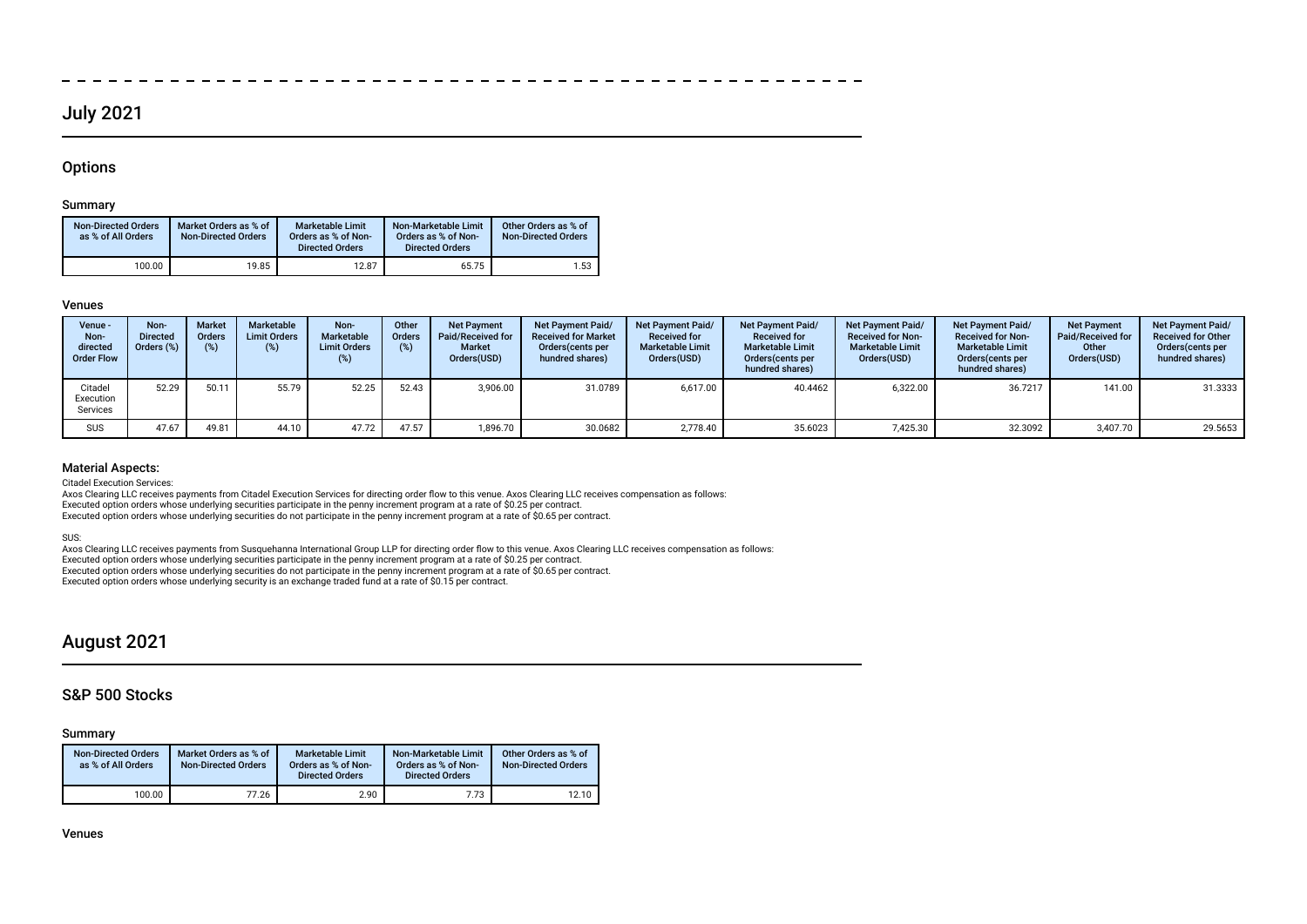| Venue -<br>Non-directed<br><b>Order Flow</b>      | Non-<br><b>Directed</b><br>Orders (%) | <b>Market</b><br><b>Orders</b><br>$(\%)$ | Marketable<br><b>Limit Orders</b><br>(%) | Non-<br><b>Marketable</b><br><b>Limit Orders</b><br>(%) | Other<br>Orders<br>(%) | <b>Net Payment</b><br>Paid/Received for<br><b>Market</b><br>Orders(USD) | <b>Net Payment Paid/</b><br><b>Received for Market</b><br>Orders (cents per<br>hundred shares) | Net Payment Paid/<br><b>Received for</b><br><b>Marketable Limit</b><br>Orders(USD) | Net Payment Paid/<br><b>Received for</b><br><b>Marketable Limit</b><br>Orders (cents per<br>hundred shares) | <b>Net Payment Paid/</b><br><b>Received for Non-</b><br><b>Marketable Limit</b><br>Orders(USD) | Net Payment Paid/<br><b>Received for Non-</b><br><b>Marketable Limit</b><br>Orders (cents per<br>hundred shares) | <b>Net Payment</b><br>Paid/Received for<br>Other<br>Orders(USD) | Net Payment Paid/<br><b>Received for Other</b><br>Orders(cents per<br>hundred shares) |
|---------------------------------------------------|---------------------------------------|------------------------------------------|------------------------------------------|---------------------------------------------------------|------------------------|-------------------------------------------------------------------------|------------------------------------------------------------------------------------------------|------------------------------------------------------------------------------------|-------------------------------------------------------------------------------------------------------------|------------------------------------------------------------------------------------------------|------------------------------------------------------------------------------------------------------------------|-----------------------------------------------------------------|---------------------------------------------------------------------------------------|
| <b>UBS</b><br>Securities,<br><b>LLC</b>           | 29.83                                 | 29.84                                    | 25.50                                    | 25.11                                                   | 33.81                  | 172.26                                                                  | 4.9910                                                                                         | 140.90                                                                             | 5.0000                                                                                                      | 26.75                                                                                          | 5.0000                                                                                                           | 34.40                                                           | 5.0000                                                                                |
| <b>CITADEL</b><br><b>SECURITIES</b><br><b>LLC</b> | 21.54                                 | 20.57                                    | 26.29                                    | 29.30                                                   | 21.59                  | 330.39                                                                  | 7.4999                                                                                         | 32.84                                                                              | 7.5029                                                                                                      | 24.83                                                                                          | 5.2115                                                                                                           | 19.94                                                           | 6.3035                                                                                |
| Two Sigma<br>Securities,<br><b>LLC</b>            | 20.77                                 | 20.63                                    | 21.91                                    | 21.38                                                   | 21.01                  | 340.18                                                                  | 7.5000                                                                                         | 30.74                                                                              | 7.5000                                                                                                      | 39.10                                                                                          | 7.5000                                                                                                           | 38.43                                                           | 7.5000                                                                                |
| Canaccord<br>Genuity<br>Securities                | 19.53                                 | 20.45                                    | 16.33                                    | 16.14                                                   | 16.52                  | 0.00                                                                    | 0.0000                                                                                         | 0.00                                                                               | 0.0000                                                                                                      | 0.00                                                                                           | 0.0000                                                                                                           | 0.00                                                            | 0.0000                                                                                |
| Maxim Group<br>LLC                                | 8.34                                  | 8.50                                     | 9.96                                     | 8.07                                                    | 7.07                   | 0.00                                                                    | 0.0000                                                                                         | 0.00                                                                               | 0.0000                                                                                                      | 0.00                                                                                           | 0.0000                                                                                                           | 0.00                                                            | 0.0000                                                                                |

# Material Aspects:

### UBS Securities, LLC:

Axos Clearing LLC receives payments from UBS Securities LLC for directing order flow to this venue. Axos Clearing LLC receives compensation in the form of \$0.00075 per executed share when the execution price is equal to or compensation in the form of \$0.00005 per executed share when the execution price is \$1 per share or higher.

#### CITADEL SECURITIES LLC:

Axos Clearing LLC receives payments from Citadel Securities LLC for directing order flow to this venue. Axos Clearing LLC receives compensation in the form of \$0.0005 per executed share for stop orders. Axos Clearing LLC r

Two Sigma Securities, LLC:

Axos Clearing LLC receives payments from Two Sigma Securities LLC for directing order flow to this venue. Axos Clearing LLC receives compensation in the form of \$0.00075 per executed share.

#### Canaccord Genuity Securities:

Axos Clearing LLC receives payments from Canaccord Genuity Securities for directing order flow to this venue. Axos Clearing LLC receives compensation in the form of \$0.0007 per executed share when the execution price is \$1 compensation for executed shares when the execution price is less than \$1 per share.

Maxim Group LLC:

Axos Clearing LLC does not receive any payments from Maxim Group LLC for directing order fow to this venue.

# August 2021

# Non-S&P 500 Stocks

#### Summary

| <b>Non-Directed Orders</b><br>as % of All Orders | Market Orders as % of<br><b>Non-Directed Orders</b> | Marketable Limit<br>Orders as % of Non-<br><b>Directed Orders</b> | Non-Marketable Limit<br>Orders as % of Non-<br><b>Directed Orders</b> | Other Orders as % of<br><b>Non-Directed Orders</b> |
|--------------------------------------------------|-----------------------------------------------------|-------------------------------------------------------------------|-----------------------------------------------------------------------|----------------------------------------------------|
| 100.00                                           | 61.87                                               | 8.39                                                              | 16.70                                                                 | 13.04                                              |

Venues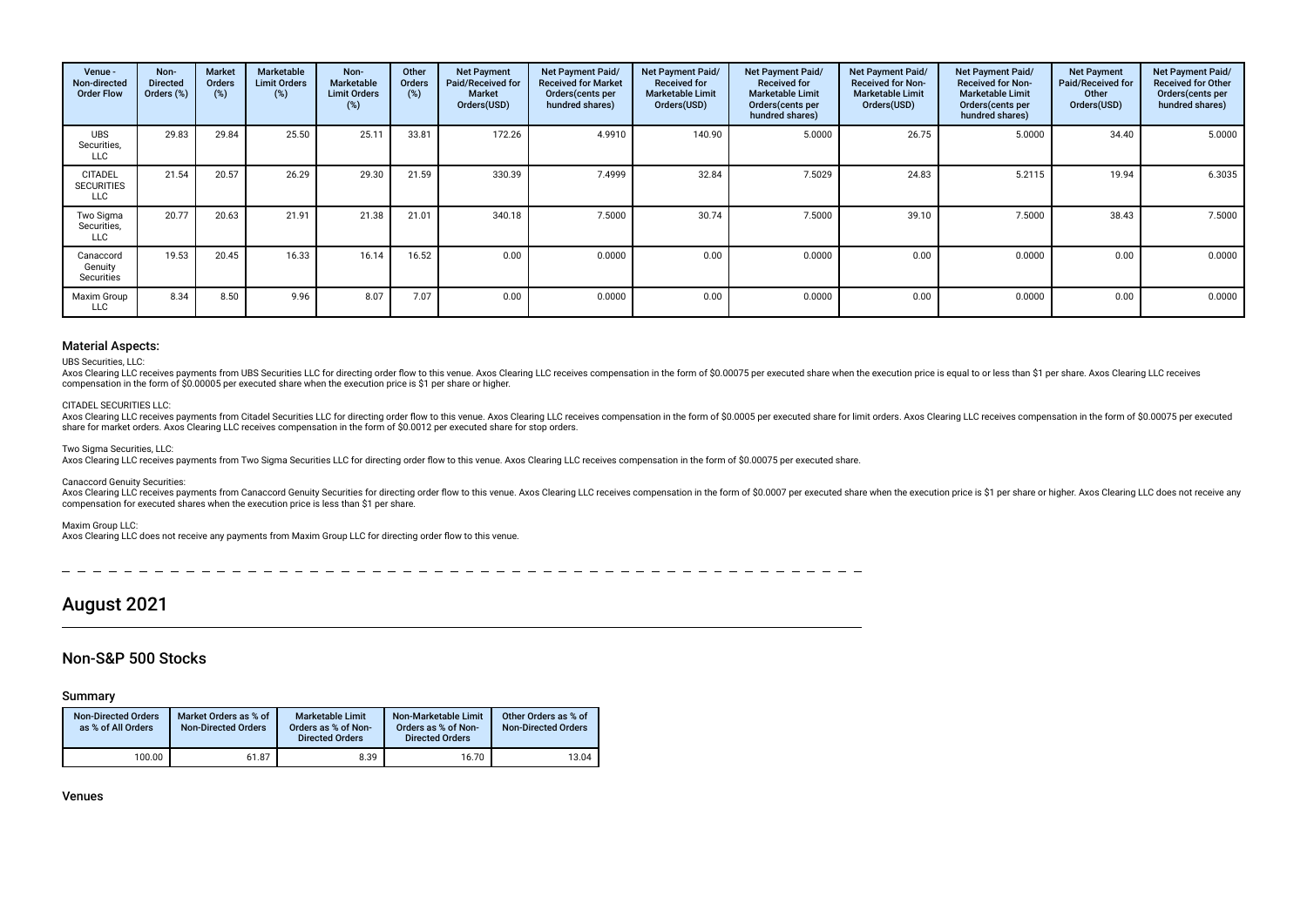| Venue -<br>Non-directed<br><b>Order Flow</b> | Non-<br><b>Directed</b><br>Orders (%) | <b>Market</b><br>Orders<br>$(\%)$ | Marketable<br><b>Limit Orders</b><br>(%) | Non-<br>Marketable<br><b>Limit Orders</b><br>(%) | Other<br>Orders<br>(%) | <b>Net Payment</b><br>Paid/Received for<br><b>Market</b><br>Orders(USD) | <b>Net Payment Paid/</b><br><b>Received for Market</b><br>Orders (cents per<br>hundred shares) | Net Payment Paid/<br><b>Received for</b><br><b>Marketable Limit</b><br>Orders(USD) | Net Payment Paid/<br><b>Received for</b><br><b>Marketable Limit</b><br>Orders(cents per<br>hundred shares) | Net Payment Paid/<br><b>Received for Non-</b><br><b>Marketable Limit</b><br>Orders(USD) | Net Payment Paid/<br><b>Received for Non-</b><br><b>Marketable Limit</b><br>Orders(cents per<br>hundred shares) | <b>Net Payment</b><br>Paid/Received for<br>Other<br>Orders(USD) | Net Payment Paid/<br><b>Received for Other</b><br>Orders (cents per<br>hundred shares) |
|----------------------------------------------|---------------------------------------|-----------------------------------|------------------------------------------|--------------------------------------------------|------------------------|-------------------------------------------------------------------------|------------------------------------------------------------------------------------------------|------------------------------------------------------------------------------------|------------------------------------------------------------------------------------------------------------|-----------------------------------------------------------------------------------------|-----------------------------------------------------------------------------------------------------------------|-----------------------------------------------------------------|----------------------------------------------------------------------------------------|
| <b>UBS</b><br>Securities,<br>LLC             | 26.80                                 | 28.58                             | 23.89                                    | 20.20                                            | 28.69                  | 1,997.13                                                                | 4.9111                                                                                         | 1,937.65                                                                           | 4.8595                                                                                                     | 577.00                                                                                  | 4.8689                                                                                                          | 337.34                                                          | 4.7761                                                                                 |
| <b>CITADEL</b><br><b>SECURITIES</b><br>LLC   | 26.80                                 | 25.09                             | 25.90                                    | 26.15                                            | 36.31                  | 4,439.70                                                                | 7.3464                                                                                         | 2,083.35                                                                           | 6.9510                                                                                                     | 697.79                                                                                  | 4.8317                                                                                                          | 594.74                                                          | 5.4570                                                                                 |
| Canaccord<br>Genuity<br>Securities           | 19.69                                 | 20.49                             | 20.52                                    | 20.06                                            | 14.88                  | 0.00                                                                    | 0.0000                                                                                         | 0.00                                                                               | 0.0000                                                                                                     | 0.00                                                                                    | 0.0000                                                                                                          | 0.00                                                            | 0.0000                                                                                 |
| Two Sigma<br>Securities,<br>LLC              | 17.35                                 | 17.76                             | 16.35                                    | 18.61                                            | 14.44                  | 3,500.75                                                                | 7.2432                                                                                         | 1,276.31                                                                           | 6.8856                                                                                                     | 684.46                                                                                  | 7.2382                                                                                                          | 195.59                                                          | 6.4960                                                                                 |
| Maxim Group<br>LLC                           | 9.36                                  | 8.08                              | 13.33                                    | 14.98                                            | 5.68                   | 0.00                                                                    | 0.0000                                                                                         | 0.00                                                                               | 0.0000                                                                                                     | 0.00                                                                                    | 0.0000                                                                                                          | 0.00                                                            | 0.0000                                                                                 |

# Material Aspects:

UBS Securities, LLC:

Axos Clearing LLC does not receive any payments from UBS Securities LLC for directing order fow to this venue.

#### CITADEL SECURITIES LLC:

Axos Clearing LLC receives payments from Citadel Securities LLC for directing order flow to this venue. Axos Clearing LLC receives compensation in the form of \$0.25 for each order when the share price is \$0 to \$0.05. Axos each order when the share price is \$0.05 to \$1. Axos Clearing LLC receives compensation in the form of \$1.50 for each order when the share price is greater than \$1.

#### Canaccord Genuity Securities:

Axos Clearing LLC receives payments from Canaccord Genuity Securities LLC for directing order flow to this venue. Axos Clearing LLC receives compensation in the form of \$0.40 for each order when the share price is \$0.01 to \$1.00 for each order when the share price is \$1.01 to \$5. Axos Clearing LLC receives \$2.00 for each order when the shares price is greater than \$5. Axos Clearing LLC does not receive compensation when the share price is le

#### Two Sigma Securities, LLC:

Axos Clearing LLC does not receive any payments from Two Sigma Securities LLC for directing order fow to this venue.

Maxim Group LLC:

Axos Clearing LLC does not receive any payments from Maxim Group LLC for directing order fow to this venue.

 $- - - - - - \sim$  $\frac{1}{2}$ 

# August 2021

# **Options**

### Summary

| <b>Non-Directed Orders</b><br>as % of All Orders | Market Orders as % of<br><b>Non-Directed Orders</b> | <b>Marketable Limit</b><br>Orders as % of Non-<br><b>Directed Orders</b> | Non-Marketable Limit<br>Orders as % of Non-<br><b>Directed Orders</b> | Other Orders as % of<br><b>Non-Directed Orders</b> |
|--------------------------------------------------|-----------------------------------------------------|--------------------------------------------------------------------------|-----------------------------------------------------------------------|----------------------------------------------------|
| 100.00                                           | 16.23                                               | 12.99                                                                    | 69.70                                                                 | 1.08                                               |

# Venues

| Venue -<br>Non-<br>directed<br><b>Order Flow</b> | Non-<br><b>Market</b><br><b>Directed</b><br><b>Orders</b><br>Orders (%) | Marketable<br><b>Limit Orders</b> | Non-<br>Marketable<br><b>Limit Orders</b> | Other<br><b>Orders</b><br>(o/ ) | <b>Net Payment</b><br>Paid/Received for<br><b>Market</b><br>Orders(USD) | <b>Net Payment Paid/</b><br><b>Received for Market</b><br>Orders (cents per<br>hundred shares) | <b>Net Payment Paid/</b><br><b>Received for</b><br><b>Marketable Limit</b><br>Orders(USD) | <b>Net Payment Paid/</b><br><b>Received for</b><br><b>Marketable Limit</b><br>Orders(cents per<br>hundred shares) | <b>Net Payment Paid/</b><br><b>Received for Non-</b><br><b>Marketable Limit</b><br>Orders(USD) | Net Payment Paid/<br><b>Received for Non-</b><br><b>Marketable Limit</b><br>Orders (cents per<br>hundred shares) | <b>Net Payment</b><br>Paid/Received for<br>Other<br>Orders(USD) | <b>Net Payment Paid/</b><br><b>Received for Other</b><br>Orders(cents per<br>hundred shares) |
|--------------------------------------------------|-------------------------------------------------------------------------|-----------------------------------|-------------------------------------------|---------------------------------|-------------------------------------------------------------------------|------------------------------------------------------------------------------------------------|-------------------------------------------------------------------------------------------|-------------------------------------------------------------------------------------------------------------------|------------------------------------------------------------------------------------------------|------------------------------------------------------------------------------------------------------------------|-----------------------------------------------------------------|----------------------------------------------------------------------------------------------|
|--------------------------------------------------|-------------------------------------------------------------------------|-----------------------------------|-------------------------------------------|---------------------------------|-------------------------------------------------------------------------|------------------------------------------------------------------------------------------------|-------------------------------------------------------------------------------------------|-------------------------------------------------------------------------------------------------------------------|------------------------------------------------------------------------------------------------|------------------------------------------------------------------------------------------------------------------|-----------------------------------------------------------------|----------------------------------------------------------------------------------------------|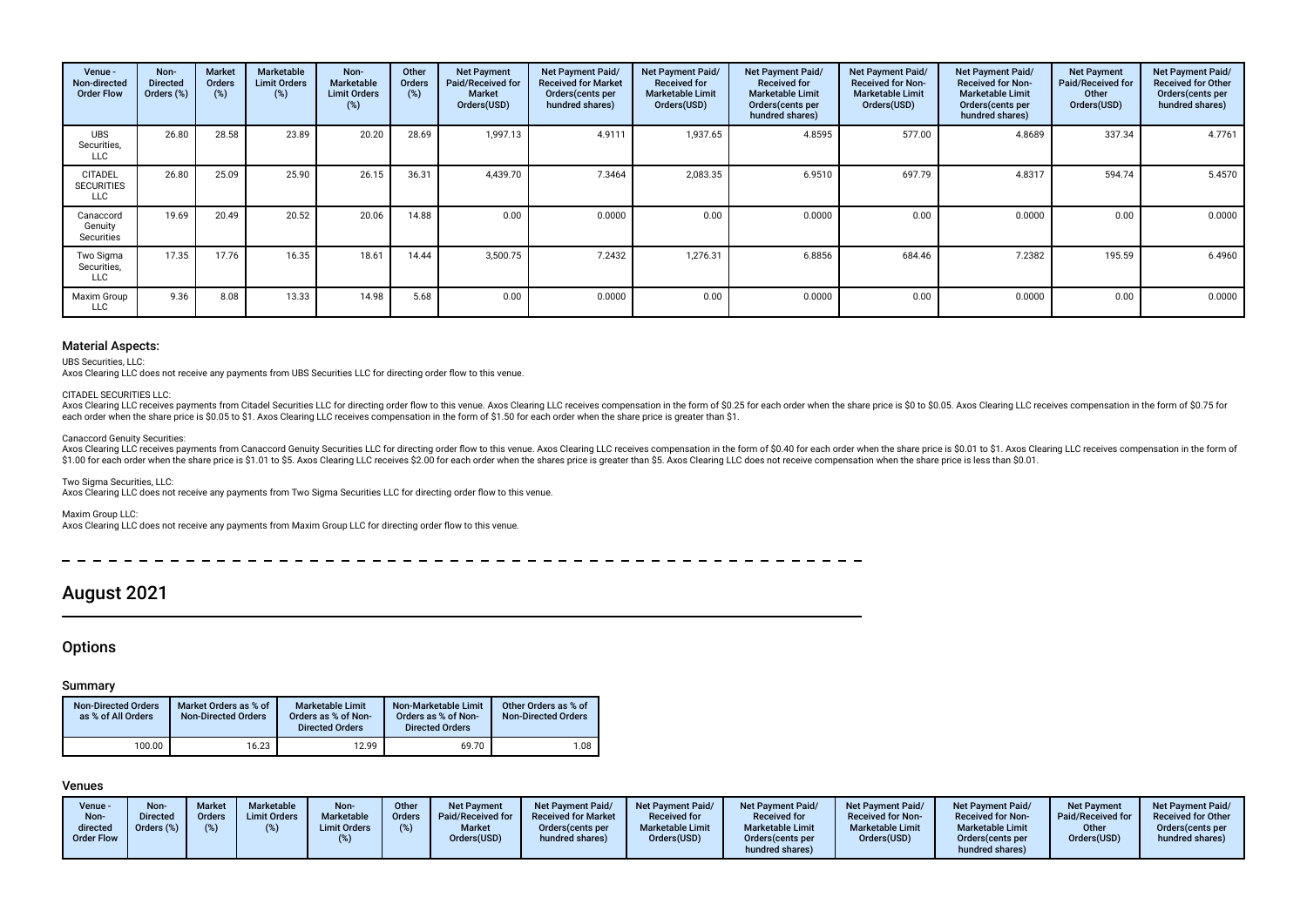| Venue -<br>Non-<br>directed<br><b>Order Flow</b> | Non-<br><b>Directed</b><br>Orders (%) | <b>Market</b><br><b>Orders</b><br>(%) | Marketable<br><b>Limit Orders</b><br>(%) | Non-<br><b>Marketable</b><br><b>Limit Orders</b><br>(%) | Other<br><b>Orders</b><br>$(\%)$ | <b>Net Payment</b><br>Paid/Received for<br><b>Market</b><br>Orders(USD) | <b>Net Payment Paid/</b><br><b>Received for Market</b><br>Orders (cents per<br>hundred shares) | <b>Net Payment Paid/</b><br><b>Received for</b><br><b>Marketable Limit</b><br>Orders(USD) | <b>Net Payment Paid/</b><br><b>Received for</b><br><b>Marketable Limit</b><br>Orders(cents per<br>hundred shares) | <b>Net Payment Paid/</b><br><b>Received for Non-</b><br><b>Marketable Limit</b><br>Orders(USD) | <b>Net Payment Paid/</b><br><b>Received for Non-</b><br><b>Marketable Limit</b><br>Orders (cents per<br>hundred shares) | <b>Net Payment</b><br><b>Paid/Received for</b><br>Other<br>Orders(USD) | <b>Net Payment Paid/</b><br><b>Received for Other</b><br>Orders(cents per<br>hundred shares) |
|--------------------------------------------------|---------------------------------------|---------------------------------------|------------------------------------------|---------------------------------------------------------|----------------------------------|-------------------------------------------------------------------------|------------------------------------------------------------------------------------------------|-------------------------------------------------------------------------------------------|-------------------------------------------------------------------------------------------------------------------|------------------------------------------------------------------------------------------------|-------------------------------------------------------------------------------------------------------------------------|------------------------------------------------------------------------|----------------------------------------------------------------------------------------------|
| Citadel<br>Execution<br>Services                 | 53.76                                 | 54.26                                 | 58.06                                    | 52.83                                                   | 54.43                            | 3.402.00                                                                | 30.0849                                                                                        | 9.003.00                                                                                  | 39.7168                                                                                                           | 8.071.00                                                                                       | 35.6808                                                                                                                 | 235.00                                                                 | 36.7762                                                                                      |
| SUS                                              | 46.19                                 | 45.74                                 | 41.94                                    | 47.09                                                   | 45.57                            | ,677.70                                                                 | 30.1853                                                                                        | 3,603.10                                                                                  | 40.1325                                                                                                           | 8,450.10                                                                                       | 31.0209                                                                                                                 | 3,506.50                                                               | 31.6471                                                                                      |

# Material Aspects:

Citadel Execution Services:

Axos Clearing LLC receives payments from Citadel Execution Services for directing order flow to this venue. Axos Clearing LLC receives compensation as follows:<br>Executed option orders whose underlying securities participate Executed option orders whose underlying securities do not participate in the penny increment program at a rate of \$0.65 per contract.

#### SUS:

Axos Clearing LLC receives payments from Susquehanna International Group LLP for directing order flow to this venue. Axos Clearing LLC receives compensation as follows: Executed option orders whose underlying securities participate in the penny increment program at a rate of \$0.25 per contract. Executed option orders whose underlying securities do not participate in the penny increment program at a rate of \$0.65 per contract. Executed option orders whose underlying security is an exchange traded fund at a rate of \$0.15 per contract.

# September 2021

# S&P 500 Stocks

## Summary

| <b>Non-Directed Orders</b><br>as % of All Orders | Market Orders as % of<br><b>Non-Directed Orders</b> | Marketable Limit<br>Orders as % of Non-<br><b>Directed Orders</b> | Non-Marketable Limit<br>Orders as % of Non-<br><b>Directed Orders</b> | Other Orders as % of<br><b>Non-Directed Orders</b> |
|--------------------------------------------------|-----------------------------------------------------|-------------------------------------------------------------------|-----------------------------------------------------------------------|----------------------------------------------------|
| 100.00                                           | 77.08                                               | 2.23                                                              | 8.24                                                                  | 12.45                                              |

### Venues

| Venue -<br>Non-directed<br><b>Order Flow</b> | Non-<br><b>Directed</b><br>Orders (%) | <b>Market</b><br>Orders<br>$(\%)$ | Marketable<br><b>Limit Orders</b><br>(%) | Non-<br><b>Marketable</b><br><b>Limit Orders</b><br>(%) | Other<br>Orders<br>(%) | <b>Net Payment</b><br>Paid/Received for<br><b>Market</b><br>Orders(USD) | Net Payment Paid/<br><b>Received for Market</b><br>Orders(cents per<br>hundred shares) | Net Payment Paid/<br><b>Received for</b><br><b>Marketable Limit</b><br>Orders(USD) | Net Payment Paid/<br><b>Received for</b><br><b>Marketable Limit</b><br>Orders (cents per<br>hundred shares) | <b>Net Payment Paid/</b><br><b>Received for Non-</b><br><b>Marketable Limit</b><br>Orders(USD) | Net Payment Paid/<br><b>Received for Non-</b><br><b>Marketable Limit</b><br>Orders (cents per<br>hundred shares) | <b>Net Payment</b><br>Paid/Received for<br>Other<br>Orders(USD) | <b>Net Payment Paid/</b><br><b>Received for Other</b><br>Orders (cents per<br>hundred shares) |
|----------------------------------------------|---------------------------------------|-----------------------------------|------------------------------------------|---------------------------------------------------------|------------------------|-------------------------------------------------------------------------|----------------------------------------------------------------------------------------|------------------------------------------------------------------------------------|-------------------------------------------------------------------------------------------------------------|------------------------------------------------------------------------------------------------|------------------------------------------------------------------------------------------------------------------|-----------------------------------------------------------------|-----------------------------------------------------------------------------------------------|
| <b>UBS</b><br>Securities,<br>LLC             | 35.10                                 | 34.39                             | 24.08                                    | 32.67                                                   | 43.07                  | 227.46                                                                  | 4.9986                                                                                 | 109.46                                                                             | 5.0000                                                                                                      | 101.32                                                                                         | 5.0000                                                                                                           | 65.25                                                           | 5.0000                                                                                        |
| <b>CITADEL</b><br><b>SECURITIES</b><br>LLC   | 22.63                                 | 22.00                             | 31.94                                    | 29.42                                                   | 20.32                  | 397.62                                                                  | 7.4999                                                                                 | 103.11                                                                             | 7.5003                                                                                                      | 83.47                                                                                          | 5.3173                                                                                                           | 23.67                                                           | 4.7373                                                                                        |
| Canaccord<br>Genuity<br>Securities           | 21.31                                 | 22.21                             | 24.08                                    | 18.67                                                   | 16.95                  | 0.00                                                                    | 0.0000                                                                                 | 0.00                                                                               | 0.0000                                                                                                      | 0.00                                                                                           | 0.0000                                                                                                           | 0.00                                                            | 0.0000                                                                                        |
| Two Sigma<br>Securities,<br>LLC              | 20.56                                 | 21.03                             | 19.90                                    | 17.96                                                   | 19.48                  | 352.15                                                                  | 7.5000                                                                                 | 144.43                                                                             | 7.5000                                                                                                      | 24.33                                                                                          | 7.5000                                                                                                           | 32.65                                                           | 7.5000                                                                                        |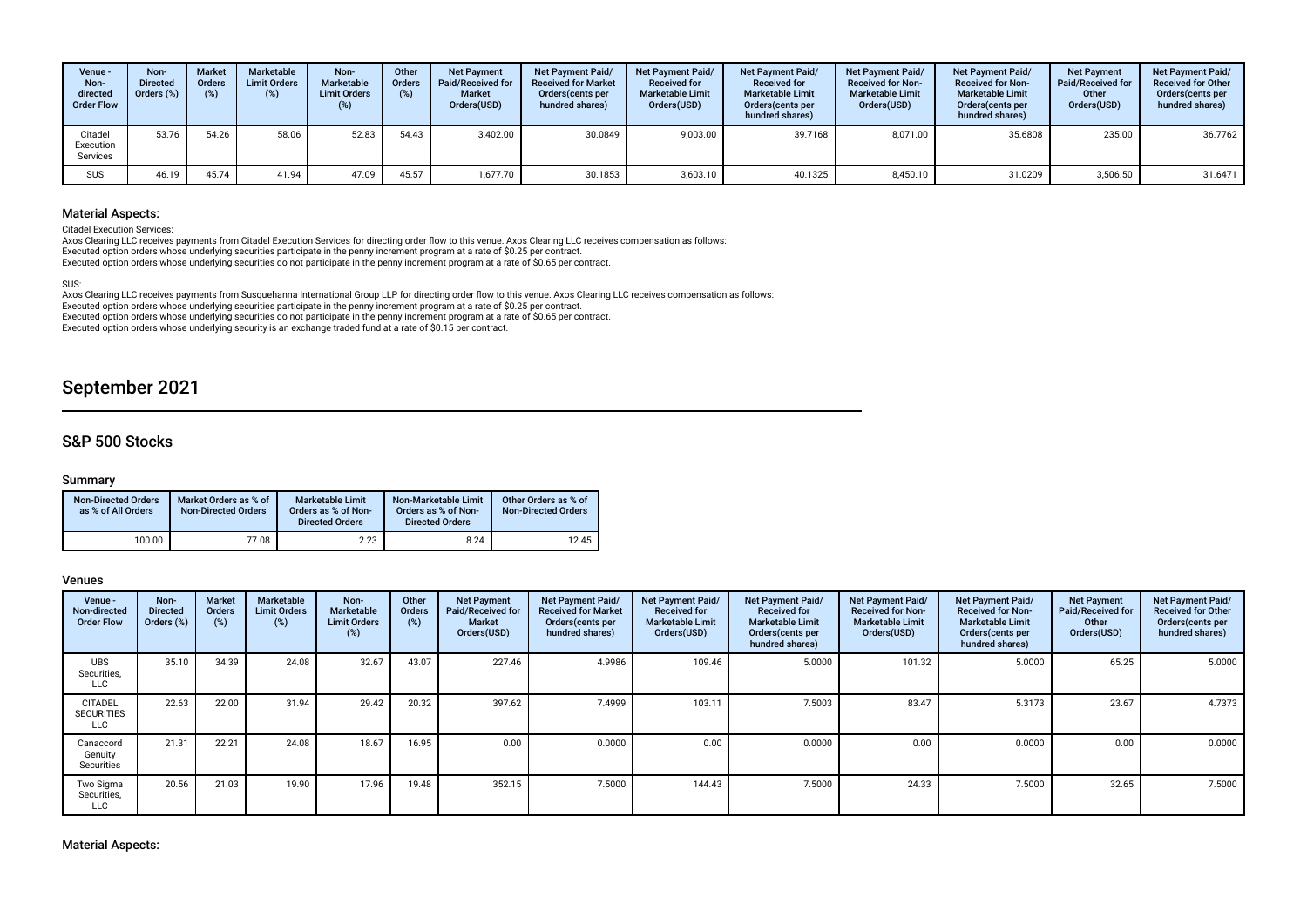#### UBS Securities, LLC:

Axos Clearing LLC receives payments from UBS Securities LLC for directing order flow to this venue. Axos Clearing LLC receives compensation in the form of \$0.00075 per executed share when the execution price is equal to or compensation in the form of \$0.00005 per executed share when the execution price is \$1 per share or higher.

#### CITADEL SECURITIES LLC:

Axos Clearing LLC receives payments from Citadel Securities LLC for directing order flow to this venue. Axos Clearing LLC receives compensation in the form of \$0.0005 per executed share for limit orders. Axos Clearing LLC share for market orders. Axos Clearing LLC receives compensation in the form of \$0.0012 per executed share for stop orders.

#### Canaccord Genuity Securities:

Axos Clearing LLC receives payments from Canaccord Genuity Securities for directing order flow to this venue. Axos Clearing LLC receives compensation in the form of \$0.0007 per executed share when the execution price is \$1 compensation for executed shares when the execution price is less than \$1 per share.

#### Two Sigma Securities, LLC:

Axos Clearing LLC receives payments from Two Sigma Securities LLC for directing order flow to this venue. Axos Clearing LLC receives compensation in the form of \$0.00075 per executed share.

# September 2021

# Non-S&P 500 Stocks

#### Summary

| <b>Non-Directed Orders</b><br>as % of All Orders | Market Orders as % of<br><b>Non-Directed Orders</b> | <b>Marketable Limit</b><br>Orders as % of Non-<br><b>Directed Orders</b> | Non-Marketable Limit<br>Orders as % of Non-<br><b>Directed Orders</b> | Other Orders as % of<br><b>Non-Directed Orders</b> |
|--------------------------------------------------|-----------------------------------------------------|--------------------------------------------------------------------------|-----------------------------------------------------------------------|----------------------------------------------------|
| 100.00                                           | 60.04                                               | 7.93                                                                     | 17.14                                                                 | 14.89                                              |

### Venues

| Venue -<br>Non-directed<br><b>Order Flow</b>      | Non-<br><b>Directed</b><br>Orders (%) | <b>Market</b><br>Orders<br>$(\%)$ | Marketable<br><b>Limit Orders</b><br>(%) | Non-<br><b>Marketable</b><br><b>Limit Orders</b><br>(%) | Other<br><b>Orders</b><br>(%) | <b>Net Payment</b><br>Paid/Received for<br><b>Market</b><br>Orders(USD) | Net Payment Paid/<br><b>Received for Market</b><br>Orders (cents per<br>hundred shares) | Net Payment Paid/<br><b>Received for</b><br><b>Marketable Limit</b><br>Orders(USD) | Net Payment Paid/<br><b>Received for</b><br><b>Marketable Limit</b><br>Orders(cents per<br>hundred shares) | Net Payment Paid/<br><b>Received for Non-</b><br><b>Marketable Limit</b><br>Orders(USD) | Net Payment Paid/<br><b>Received for Non-</b><br><b>Marketable Limit</b><br>Orders (cents per<br>hundred shares) | <b>Net Payment</b><br><b>Paid/Received for</b><br>Other<br>Orders(USD) | Net Payment Paid/<br><b>Received for Other</b><br>Orders (cents per<br>hundred shares) |
|---------------------------------------------------|---------------------------------------|-----------------------------------|------------------------------------------|---------------------------------------------------------|-------------------------------|-------------------------------------------------------------------------|-----------------------------------------------------------------------------------------|------------------------------------------------------------------------------------|------------------------------------------------------------------------------------------------------------|-----------------------------------------------------------------------------------------|------------------------------------------------------------------------------------------------------------------|------------------------------------------------------------------------|----------------------------------------------------------------------------------------|
| <b>UBS</b><br>Securities,<br><b>LLC</b>           | 32.47                                 | 34.21                             | 31.88                                    | 28.01                                                   | 30.88                         | 2,607.99                                                                | 4.7554                                                                                  | 2,240.33                                                                           | 4.6693                                                                                                     | 976.06                                                                                  | 4.6684                                                                                                           | 448.83                                                                 | 4.9212                                                                                 |
| <b>CITADEL</b><br><b>SECURITIES</b><br><b>LLC</b> | 27.88                                 | 25.69                             | 28.42                                    | 27.21                                                   | 37.17                         | 3,868.37                                                                | 7.3418                                                                                  | 1,750.15                                                                           | 6.9307                                                                                                     | 1,040.38                                                                                | 5.1856                                                                                                           | 463.42                                                                 | 4.3380                                                                                 |
| Canaccord<br>Genuity<br>Securities                | 21.02                                 | 21.69                             | 20.64                                    | 22.73                                                   | 16.53                         | 0.00                                                                    | 0.0000                                                                                  | 0.00                                                                               | 0.0000                                                                                                     | 0.00                                                                                    | 0.0000                                                                                                           | 0.00                                                                   | 0.0000                                                                                 |
| Two Sigma<br>Securities,<br><b>LLC</b>            | 17.69                                 | 17.61                             | 17.37                                    | 20.65                                                   | 14.75                         | 2,743.11                                                                | 7.3038                                                                                  | 930.29                                                                             | 7.3036                                                                                                     | 801.22                                                                                  | 7.4191                                                                                                           | 295.38                                                                 | 7.3037                                                                                 |

#### Material Aspects:

UBS Securities, LLC:

Axos Clearing LLC does not receive any payments from UBS Securities LLC for directing order fow to this venue.

CITADEL SECURITIES LLC:

Axos Clearing LLC receives payments from Citadel Securities LLC for directing order flow to this venue. Axos Clearing LLC receives compensation in the form of \$0.25 for each order when the share price is \$0 to \$0.05. Axos each order when the share price is \$0.05 to \$1. Axos Clearing LLC receives compensation in the form of \$1.50 for each order when the share price is greater than \$1.

Canaccord Genuity Securities: